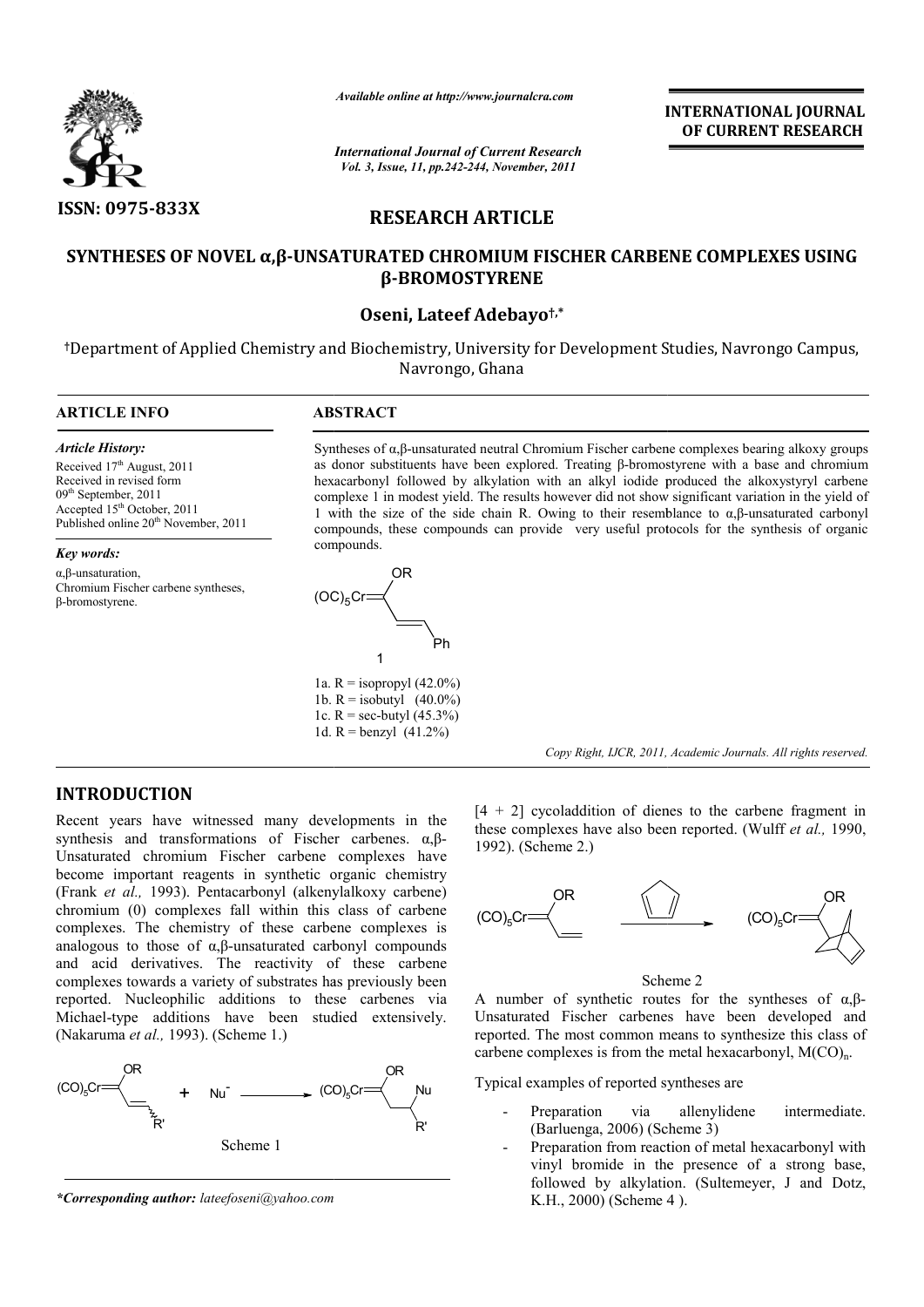

The present study was aimed at synthesizing a wide range of novel α,β-unsaturated Fischer carbenes bearing bulky alkoxy donor groups via scheme 4 due to the flexibility of alkylation. These compounds can be very useful in the development of a wide range of synthetic protocols for complex organic molecules.

## **EXPERIMENTAL**

#### **Materials and instrumentation**

All common reagents were obtained from commercial suppliers and used without further purification unless otherwise indicated. Distilled water was deoxygenated by purging with argon prior to use. β-bromostyrene was obtained as the (cis+trans) –  $\beta$ -bromostyrene (85:15) and used without further purification. Lithium bis(trimethylsilyl) amide was obtained as the commercially available 1.0M in THF. Tetrahydrofuran and diethyl ether were distilled from sodium benzophenone ketyl. Solvents for chromatography were not distilled prior to use and the silica gel used in the purification process was not deactivated before use. TLC was performed on aluminium-backed plates coated with silica gel 60. The chromatograms were visualised under ultra-violet light. All reported yields are calculated from purified compounds unless otherwise stated. NMR spectra were recorded on (Joel JNM-EX400). Chemical shifts  $\delta$  for <sup>1</sup>H are referenced to residual chloroform (CDCl<sub>3</sub>,  $\delta$  = 7.24 ppm) as internal standard unless otherwise stated.

#### **General synthetic procedures and reactions**

All reactions involving air-sensitive compounds were carried out under argon atmosphere. Unless otherwise stated, inert atmosphere was maintained with argon filled balloon. Preparation of the carbene complexes were according to the procedure earlier reported by (Sultemeyer and Dotz, 2000) with little modification.

#### *General synthesis of carbene complexes 10b, 10c, 10d, and 10e*

Pentacarbonyl (alkoxystyryl carbene) chromium (0) complexes 10b, 10c and 10d and 10e were prepared using a similar procedure. (Scheme 4). About 9.2mmol of trans-βbromostyrene was dissolved in 200mL dry ether in a 250mL three-neck round bottom flask at  $-78^{\circ}$ C. Then about 20.2mmol (13.5mL) of t-butyllithium (1.5M in hexane) was transferred into flask via a syringe and the mixture stirred at this temperature for 2hours by which period the mixture changed from orange to deep red. About 9.2mmol  $(2g)$   $(CO)<sub>6</sub>Cr$  was then added to the deep red resulting solution obtained above and stirring prolonged for another 2hours at reflux

temperature. Solvent was removed on a rotary evaporator to obtain a red residue. The residue was dissolved in an aqueous solution of tetramethylammonium bromide (0.9g in 100mL water) and 13.8mmol of the appropriated alkyl iodide RI, added and stirring allowed for 2hours at  $70^{\circ}$ C. The resulting solution was extracted with three 30mL-portions of hexane. The combined hexane layers was dried over anhydrous magnesium sulphate and filtered through a bed of celite. Solvent was removed from filtrate and a red solid obtained.

#### *Synthesis of pentacarbonyl(isopropyloxystyryl carbene)chromium(0),* 1a.

Using isopropyl iodide as the alkylating agent in the above procedure gave carbene complex 1a (42% yield). <sup>1</sup>H NMR (CDCl3): δ 7.4-7.2(m, Ar-H), 7.05(d, HC=C*H*Ph), 6.7(d, *H*C=CHPh), 4.34(m, *H*C(CH<sub>3</sub>)<sub>2</sub>), 1.8(d, (CH<sub>3</sub>)<sub>2</sub>). Rf = 0.63 (hexanes).

*Synthesis of pentacarbonyl(sec-butyloxystyrylcarbene) chromium(0),* 1b.

Using sec-butyl iodide as the alkylating agent gave carbene complex 1b (40% yield). <sup>1</sup>H NMR (CDCl<sub>3</sub>): δ 7.4-7.2(m, Ar-H), 7.02(d, HC=C*H*Ph), 6.7(d, C*H*=CHPh), 4.0(m, *H*C), 1.8(m, HC-C $H_2$ ), 1.6(d, HC-C $H_3$ ), 1.0(t, CH<sub>2</sub>C $H_3$ ). Rf = 0.47 (hexanes)

*Synthesis of pentacarbonyl (isobutyloxystyryl lcarbene)chromium (0),* 1c.

Using isobutyl iodide as the alkylating agent gave carbene complex 1c (45.3% yield). <sup>1</sup>H NMR (CDCl<sub>3</sub>): δ 7.6-7.3(m, Ar-H),  $3.4(d, OCH<sub>2</sub>)$ ,  $2.0(m, CH)$ ,  $1.1(d, CH<sub>3</sub>)$ . Rf = 0.33(hexanes)

*Synthesis of pentacarbonyl (benzyloxystyryl carbene)chromium(0),* 1d.

Using benzyl iodide as the alkylating agent gave carbene complex 1d (41.2% yield). <sup>1</sup>H NMR (CDCl<sub>3</sub>): δ 7.6-7.2(m, Ar-H), 7.1(d, HC=CHPh), 4.6(s, CH<sub>2</sub>). Rf = 0.49 (hexanes).

#### **RESULTS AND DISCUSSION**

We adopted the procedure reported in scheme 4 for syntheses of 1a,b,c,d using β-bromostyrene.



| <b>Entry</b> | ĸ.        | 1 (yield)     |
|--------------|-----------|---------------|
|              | isopropyl | 1a(43%)       |
|              | sec-butyl | 1b $(40\%)$   |
|              | isobutyl  | 1c $(45.3\%)$ |
|              | benzyl    | 1d $(41.2\%)$ |
|              |           |               |

#### **CONCLUSION**

We were able to synthesize four novel  $\alpha$ , $\beta$ - unsaturated Fischer carbene complexes by treating β-bromostyrene with